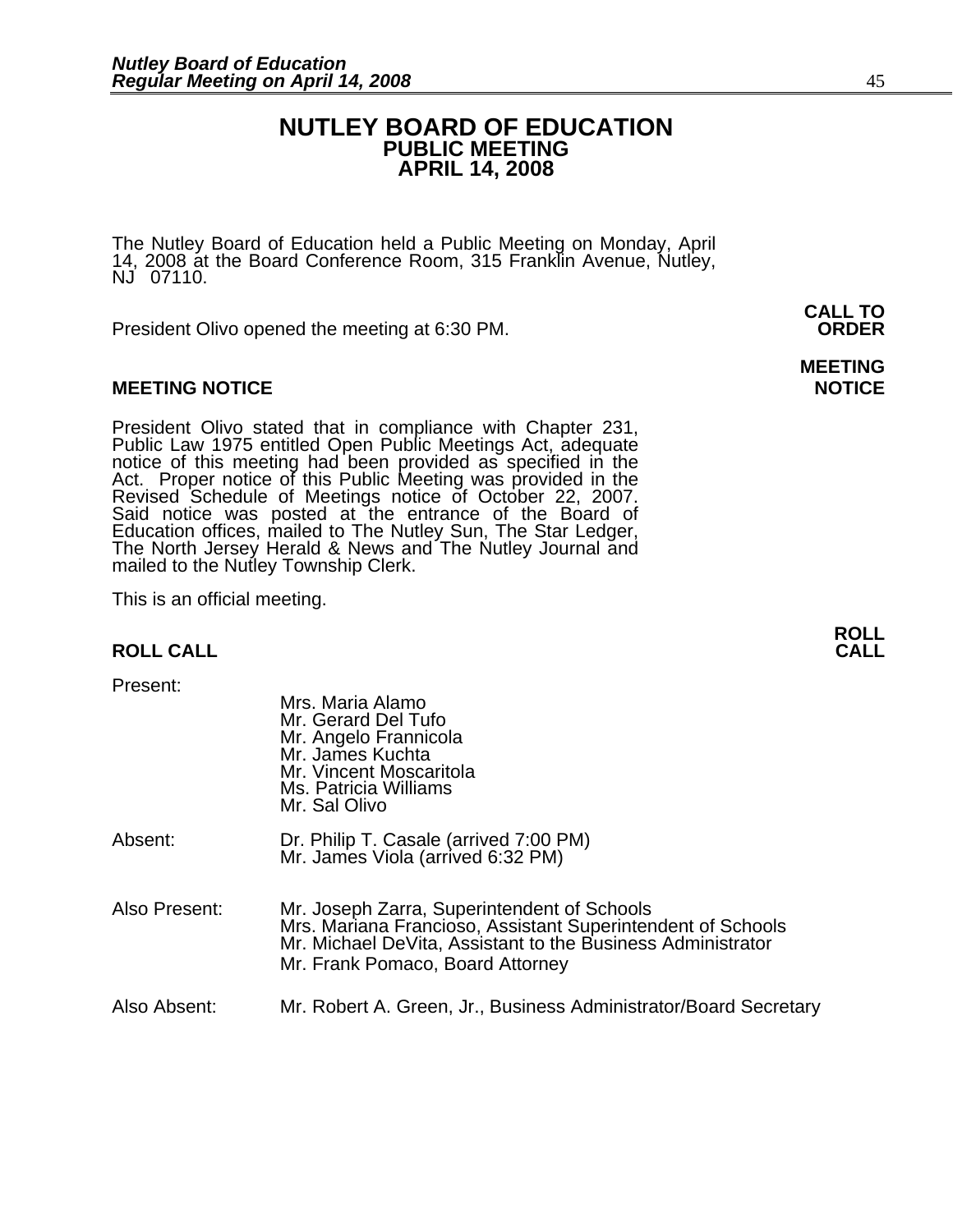#### **MOTION TO ADJOURN TO EXECUTIVE SESSION**

At 6:35 PM Trustee Kuchta moved, and Trustee Del Tufo seconded the following resolution:

WHEREAS, the Board of Education will be discussing matters exempt from public discussion pursuant to N.J.S.A. 10:4-12,

NOW, THEREFORE, BE IT RESOLVED that the Board of Education recess to closed executive session at this time to discuss the following:

- 1. Legal Issues for Spring Garden Gymnasium 2. Personnel Issue
- 

BE IT FURTHER RESOLVED that the results of the discussions will be made public by inclusion on the agenda of a subsequent meeting of the Board of Education or when the reasons for discussing such matters in closed session no longer exist. 

The motion was approved by voice vote.

#### **RECONVENE MEETING RECONVENE**

At 8:00 PM Trustee Frannicola moved, Trustee Williams seconded, and the Board unanimously approved by voice vote a motion to reconvene the public meeting.

The meeting reconvened in the JHWMS Auditorium located at 325 Franklin Avenue, Nutley, NJ.

Mrs. Maria Alamo

#### **ROLL CALL**

#### Present:

|               | Dr. Philip T. Casale<br>Mr. Gerard Del Tufo<br>Mr. Angelo Frannicola<br>Mr. James Kuchta<br>Mr. Vincent Moscaritola<br>Mr. James Viola<br>Ms. Patricia Williams<br>Mr. Sal Olivo                                                                          |
|---------------|-----------------------------------------------------------------------------------------------------------------------------------------------------------------------------------------------------------------------------------------------------------|
| Also Present: | Mr. Joseph Zarra, Superintendent of Schools<br>Mrs. Mariana Francioso, Assistant Superintendent of Schools<br>Mr. Michael DeVita, Assistant to the Business Administrator<br>Mr. Frank Pomaco, Board Attorney<br>Ms. Emily Batina, Student Representative |
| Absent:       | Mr. Robert A. Green, Jr., Business Administrator/Board Secretary                                                                                                                                                                                          |

# **ROLL**

## **EXECUTIVE**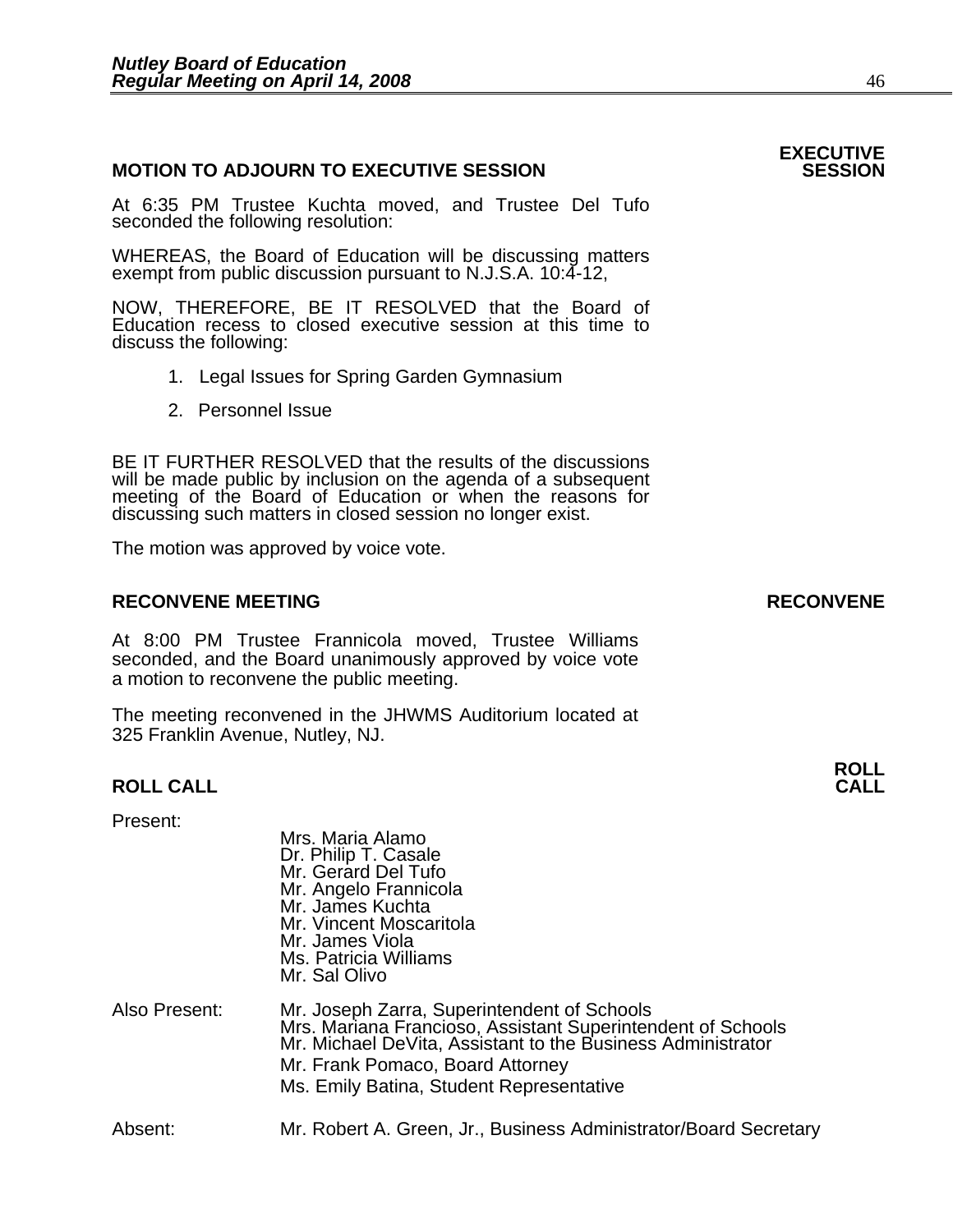### **FLAG SALUTE** SALUTE

Trustee Kuchta led the assembly in the flag salute. **RECOGNITION OF** 

### **RECOGNITION OF STUDENTS**

Mr. Zarra introduced Mr. Di Gregorio and Mr. O'Dell who spoke about how their students wrote an assembly bill on the teenage position on cigarettes. Assemblymen Scalera sponsored the bill and it was passed by a margin in the Assembly of 53 to 20. Next the bill goes in front of the State Senate before it can become a law.

Mr. Zarra introduced Mr. Vitkovsky who incorporated a new program into CAT called The Suzuki Violin Program. First and Second grade students performed.

#### **RECESS MEETING RECESS**

At 8:15 PM upon the suggestion of President Olivo, Trustee Casale moved, Trustee Moscaritola seconded, and the Board unanimously approved by voice vote a motion to recess.

#### **RECONVENE MEETING RECONVENE**

At 8:20 PM Trustee Del Tufo moved, Trustee Williams seconded, and the Board unanimously approved by voice vote a motion to reconvene the open public meeting.

#### **APPROVAL OF MINUTES APPROVAL**

BE IT RESOLVED that the Board of Education approves the following minutes:

March 24, 2008 – Public Meeting/Public Meeting March 24, 2008 – Closed Executive Session

Trustee Kuchta moved, Trustee Del Tufo seconded, and the Board minutes were approved with the following exception:

1. Trustees Casale and Moscaritola voted "No" on all minutes.

None

## **FLAG**

## **STUDENTS**

#### **CORRESPONDENCE CORRESPONDENCE**

**OF MINUTES**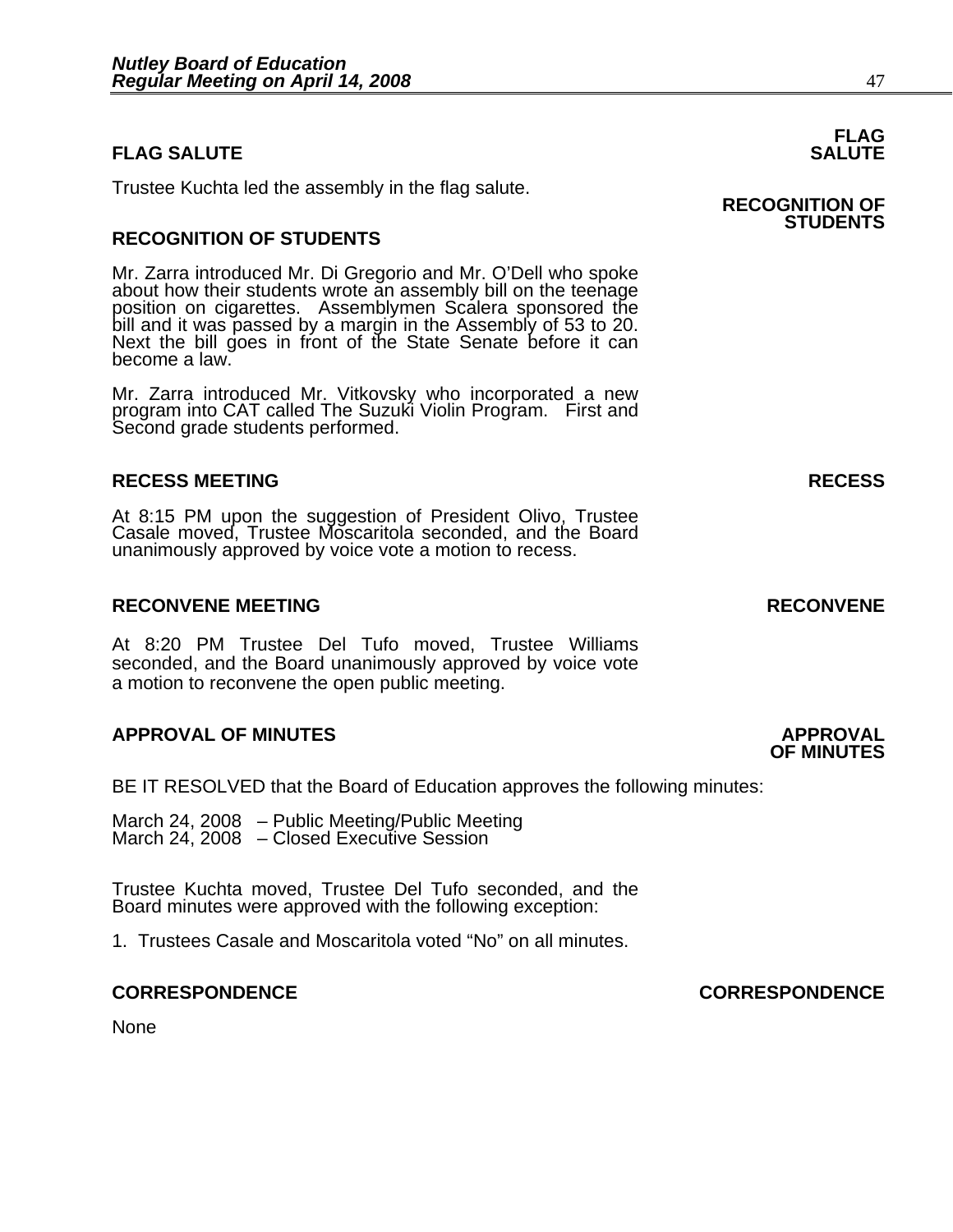#### **SUPERINTENDENT'S REPORT SUPT'S REPORT A**

Mr. Zarra presented the Superintendent's Report dated April 14, 2008, Schedule A, which is appended to the minutes of this meeting, and briefly summarized its contents as well as items in the District.

#### **BOARD SECRETARY'S REPORT**

Mr. DeVita reminded everyone that the annual school election would take place tomorrow April 15, 2008 at the same polling places used in general elections. He stated that after the polls close, the district administration is meeting in the high school cafeteria to view the results. He also offered to answer any questions the public had about

#### **COMMITTEE REPORTS REPORTS**

| <b>Emily Batina</b>                 | - Student Representative                              |
|-------------------------------------|-------------------------------------------------------|
| Trustee Del Tufo                    | - Facilities Committee                                |
| Trustee Williams - Policy Committee |                                                       |
|                                     | Trustee Moscaritola - Security Update (Sub Committee) |

**HEARING OF CITIZENS (Resolutions Only)** HEARING OF CITIZENS<br>CITIZENS Several residents expressed their opinions and concerns regarding the Spring Garden Gymnasium. Questions and comments were not limited to the following:

-Disappointment with Gym Plans -Lack of Community Input -Bid Opening & Information -Lack of Information Provided to the Public -Confusion on Board Approval of Plans -Costs -Usage of Gym -Impact Study

Resident Ken Reilly asked if the Board would consider pulling Board Secretary Resolution #9 – Adoption of Policy (Second Reading) since the public did not get a copy of the policies being voted on.

**BOARD SECRETARY'S** 

**COMMITTEE**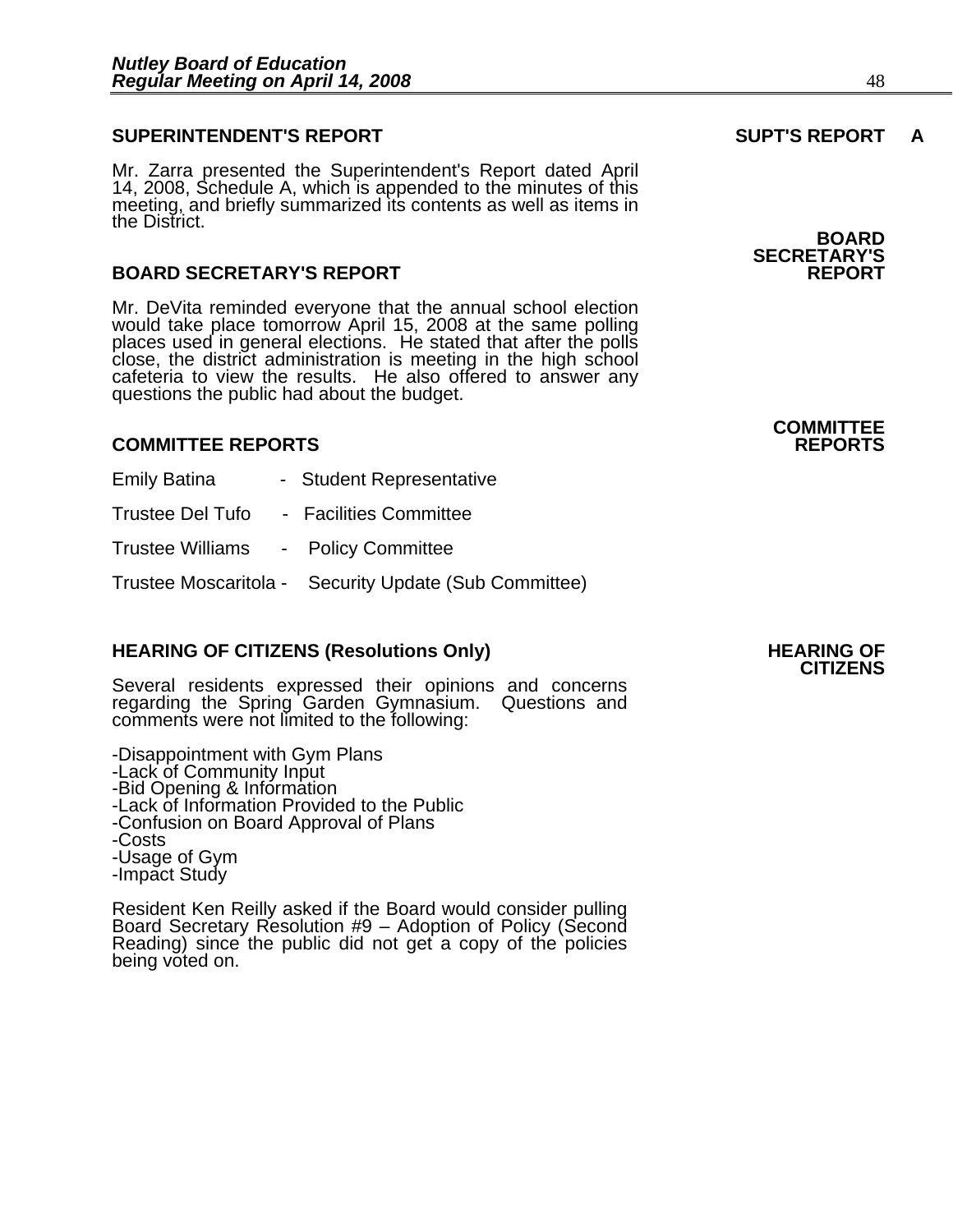## **SUPERINTENDENT'S RESOLUTIONS EXAMPLE ASSESSED ASSESSED ASSESSED ASSESSED ASSESSED ASSESSED ASSESSED ASSESSED ASSESSED ASSESSED ASSESSED ASSESSED ASSESSED ASSESSED ASSESSED ASSESSED ASSESSED ASSESSED ASSESSED ASSESSED AS**

Trustee Viola moved, and Trustee Kuchta seconded, a motion that the Board approve the Superintendent's Resolutions numbers 1 through 10 as listed below with the following exceptions:

1. President Olivo abstained on Resolution # 8 – Extra Compensation.

### 1. **RESIGNATION – Athletics**

BE IT RESOLVED that the Board of Education approves the resignation of Mr. Sven Lilienthal as Athletic Trainer effective April 25, 2008.

### 2. **LEAVE OF ABSENCE – Teacher**

BE IT RESOLVED that the Board of Education approves the extension of a childrearing leave of absence for Mrs. Marisa Tusche for the 2008-09 school year with the provision that she notify the Superintendent of Schools of further teaching intentions no later than April 1, 2009

#### 3. **AMENDING APPOINTMENT – BOE Extended Day Program**

BE IT RESOLVED that the Board of Education approves the amending of the resolution, BOE Extended Day Program, approved at the January 28, 2008 Board Meeting to reflect a change in Part-time Substitute Child Care Aide and s \$25.00.

#### 4. **APPOINTMENTS – Teacher Substitutes**

BE IT RESOLVED that the Board of Education approves the appointments of the teacher substitutes listed on the attached Schedule B for the 2007-08 school year.<br>**APPOINT SUBS** 

#### 5. **APPOINTMENTS – Secretarial/Clerical/Aide Substitutes**

BE IT RESOLVED that the Board of Education approves the following substitute for the 2007-08 school year:

School Aide/Secretarial

Laura Borino

## **RESOLUTIONS**

**RESIGNATION** 

**LEAVE OF ABSENCE TEACHER** 

**AMENDING APPOINTMENT EXTENDED DAY** 

**APPOINTMENTS TEACHER SUBS B**

**CLERICAL**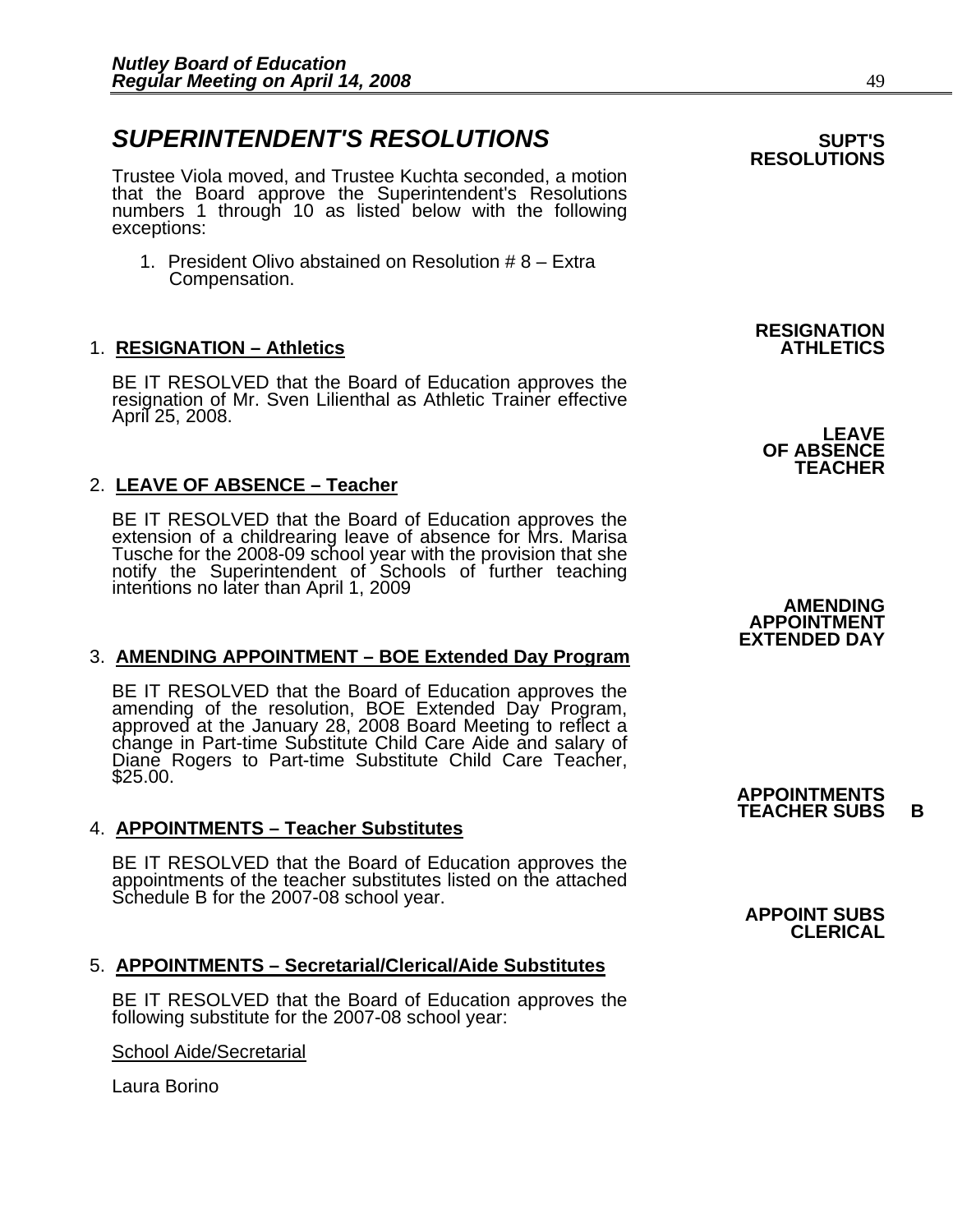#### 6. **AGREEMENT WITH NUTLEY ADMINISTRATORS' ASSOCIATION July 1, 2008- June 30, 2011**

BE IT RESOLVED that the Board of Education accepts the recommendation of its Negotiations Committee and approves the Agreement Between the Nutley Board of Education and Nutley Administrators' Association for the period of July 1, 2008<br>through June 30, 2011 encompassing the terms and conditions of employment and salaries for those employees. **AGREEMENT** 

#### 7. **AGREEMENT WITH TRANSPORTATION EMPLOYEES July 1, 2008 – June 30, 2011**

BE IT RESOLVED that the Board of Education accepts the recommendation of its Negotiations Committee and approves the Agreement Between the Nutley Board of Education and<br>Transportation Employees for the period of July 1, 2008 Transportation Employees for the period of July 1, 2008 through June 30, 2011 encompassing the terms and conditions of employment and salaries for those employees. **EXTRA**

### 8. **EXTRA COMPENSATION**

BE IT RESOLVED that the Board of Education approves the following personnel be paid extra compensation in the amounts indicated for services rendered:

#### **PAYMENT FOR HEALTH DYNAMICS CLASSES - Month of March, 2008**

Rose Cioffi **\$250.00** 

**PAYMENT FOR JOHNS HOPKINS SAT REVIEW CLASSES – November 3, 17, December 1, 8, 15, 2007 and January 5, 2008**

| David Johnston | \$831.36 |
|----------------|----------|
| Leann Martin   | 831.36   |

#### **PAYMENT FOR STARLAB – History Fair – March 29, 2008**

|                                   | \$51.96 |
|-----------------------------------|---------|
| Kimberly Algieri<br>Rebecca Olivo | 86.60   |
| Carol Perrone                     | 155.88  |

 **TRANSPORTATION 2008-2011** 

**COMP** 

**AGREEMENT** 

**2008-2011** 

 **ADMINISTRATORS'**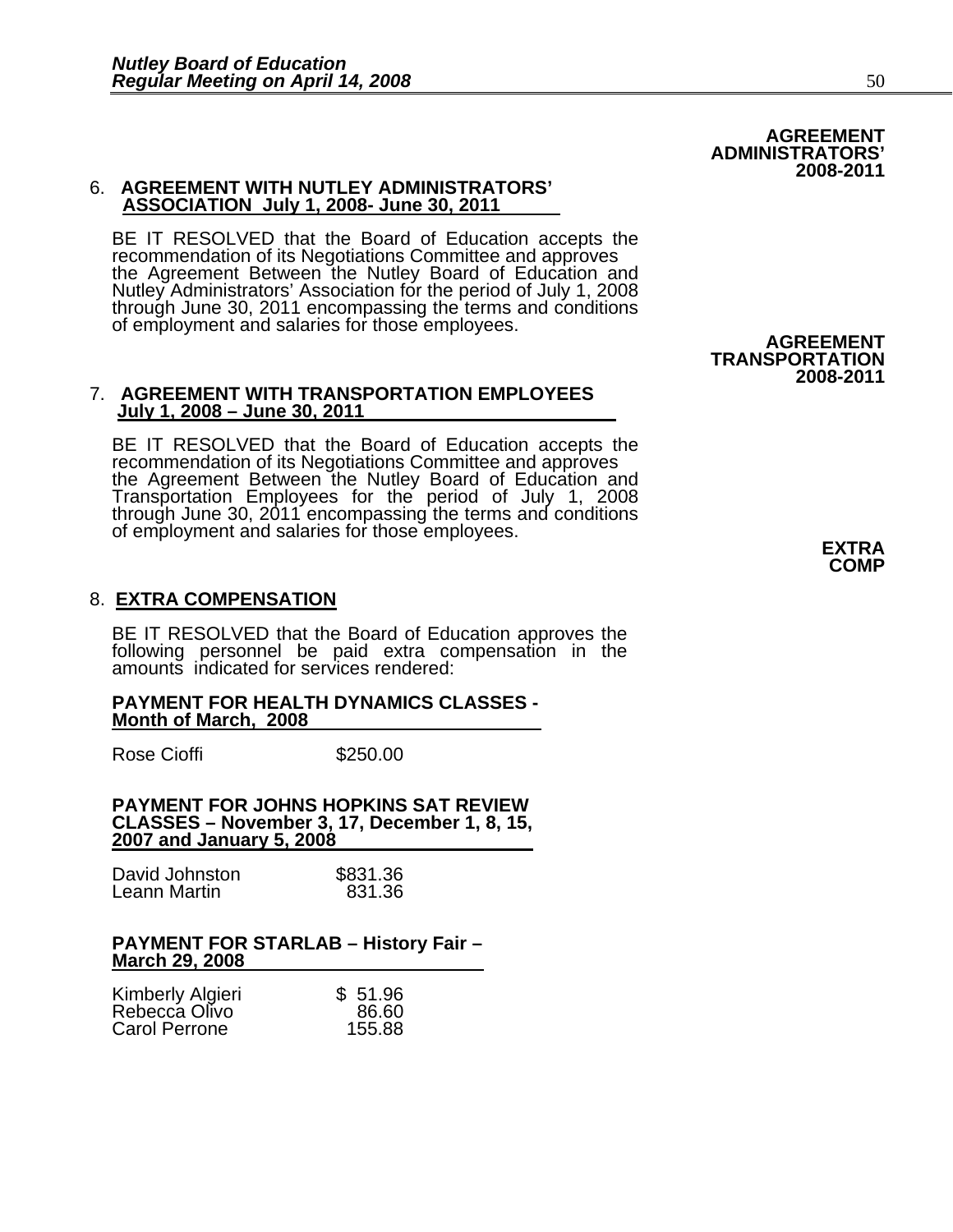#### **PAYMENT FOR CONDUCTING THE FOLLOWING TECHNOLOGY WORKSHOPS**

#### **Web Resources – October 29 and November 1, 2007**

Susan Bresnan  $$90.08$ 

**Digital Camera Basics, Exploring & Organizing your PC, and Introduction to Photoshop – October 23, November 13 and 27, 2007**

Linda McDonnell \$180.16

**iCan Use iMovie, MacBook Laptop Cart Workshop, Multimedia Software, Say iDo to iPhoto – October 15, 29, November 1, 12, 19, 27 and 29, 2007**

Christina Osieja  $$315.28$ 

**"New" v. 4.0 Easy Grade Pro, Easy Grade Pro for New Users on the Mac – October 15, 17 and 23, 2007**

John Schwarz \$135.12

#### **LANGUAGE ARTS CURRICULUM COMMITTEE – March 29, 2008**

| Pamela B. Mitchell         | \$103.92 |
|----------------------------|----------|
| Linda Batson               | 103.92   |
| <b>Rosemary Clerico</b>    | 135.12   |
| Nicole Crowe               | 103.92   |
| Carla Cullari              | 103.92   |
| Loretta Douglas            | 103.92   |
| Melissa Echevarria         | 103.92   |
| Jill Freedman              | 103.92   |
| <b>Natalie Gatto</b>       | 103.92   |
| Paula Greco                | 103.92   |
| Doreen Holland             | 103.92   |
| <b>Walter King</b>         | 103.92   |
| Paul Kocum                 | 103.92   |
| Cynthia Lynch              | 103.92   |
| <b>Valerie Martin</b>      | 103.92   |
| <b>Beverly Masullo</b>     | 103.92   |
| Jessica Nolasco            | 103.92   |
| Laura Reilly               | 103.92   |
| Lorraine Restel            | 135.12   |
| Janice Schoem              | 103.92   |
| <b>Phillip Siculietano</b> | 103.92   |
| Jill Sorensen              | 103.92   |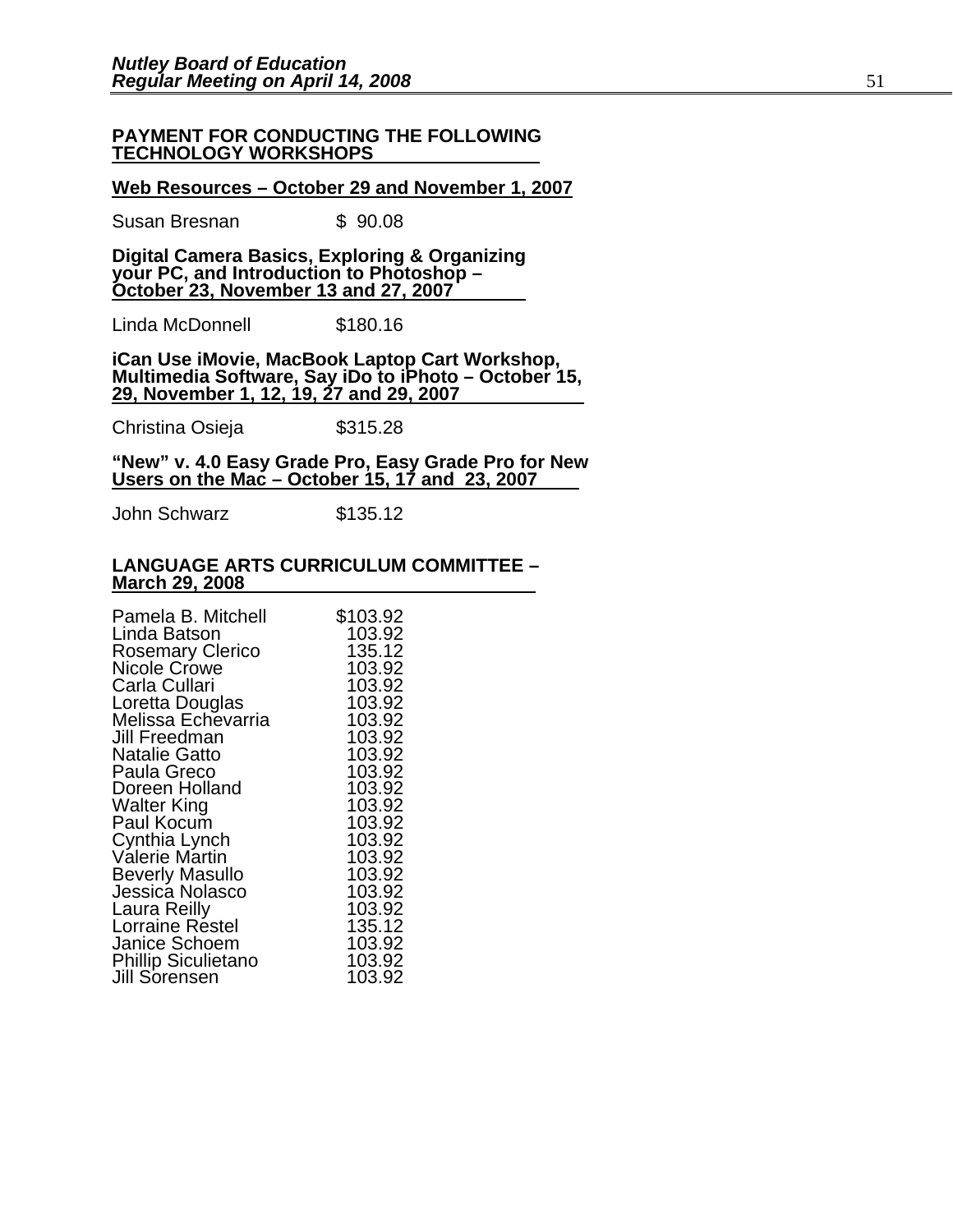#### **CENTRAL DETENTION COVERAGE – Month of March, 2008**

#### **High School**

| Joseph Dwyer, III  | \$18.77 |
|--------------------|---------|
| John Gulardo       | 37.54   |
| Theresa Lappostato | 93.85   |
| Alicia Lombard     | 18.77   |
| Denise Mazza       | 187.70  |
| Lisa Vallo         | 150.16  |

#### **JHW Middle School**

| 75.08  |
|--------|
| 112.62 |
| 37.54  |
| 75.08  |
| 37.54  |
| 18.77  |
| 18.77  |
|        |

#### **SATURDAY MORNING SUSPENSIONS – Month of March, 2008**

#### **JHW Middle School**

| Jennifer Ambrose                    | \$78.45 |
|-------------------------------------|---------|
| Joseph Cappello<br>Marcellino Marra | 78.45   |
|                                     | 78.45   |

#### 9. **LONGEVITY PAY – Administrator**

BE IT RESOLVED that the Board of Education approves an increase in longevity for Mrs. Nancy Kehayes to \$2,900 (retroactive to September 1, 2007) for ten years as an administrator in the district.

**SPECIAL CLASS PLACEMENT** 

**LONGEVITY**

**PAY** 

## 10. **SPECIAL CLASS PLACEMENT – Educationally Disabled Student**

BE IT RESOLVED that the Board of Education authorizes the attendance of a student in out-of-district special education classes for the 2007-08 school year as follows:

| School                                                                            | No. of | <b>Students Classification</b> | Effective<br>Date | Tuition             |
|-----------------------------------------------------------------------------------|--------|--------------------------------|-------------------|---------------------|
| <b>Montclair State</b><br>University<br>Demonstration<br>Program<br>Montclair, NJ | 1      | Pre-K                          |                   | 3/24/08 \$27,442.80 |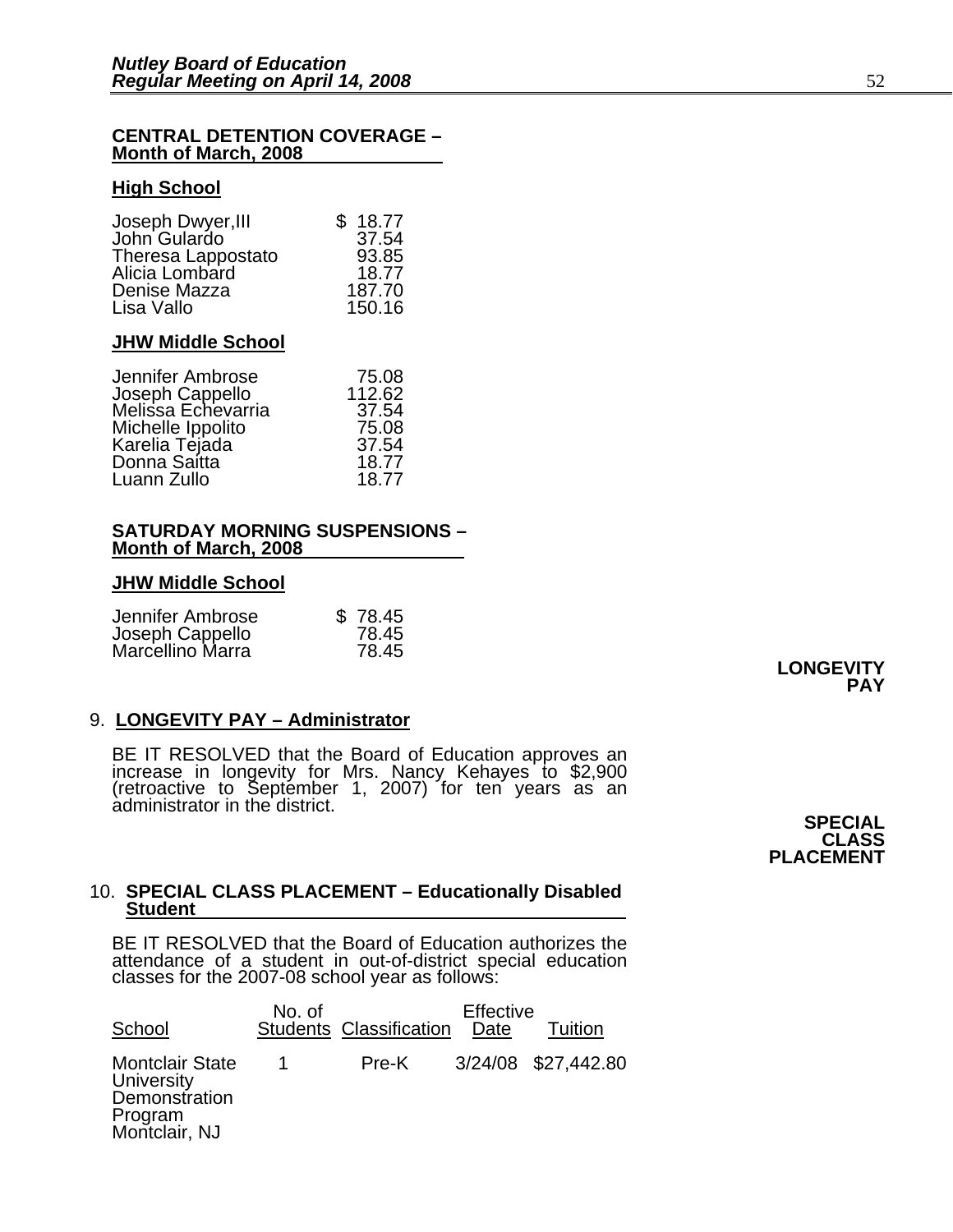Family Foundation 1 ED 3/27/08 \$12,263.00 **School** Hancock, NY (Education Plus Corp.)

**AMEND P.T. AIDES** 

#### 11. **AMENDING RESOLUTION – REAPPOINTMENT Part-Time School Aides**

Trustee Frannicola moved, and Trustee Casale seconded, the following resolution. Upon being put to a roll call vote the resolution was approved.

BE IT RESOLVED that the Board of Education approves the<br>amending of the resolution, Reappointments- Part-time Aides,<br>approved at the August 27, 2007 Board Meeting to reflect a<br>change in part-time school aide and salary of 15, 2008.

#### 12. **APPOINTMENT – Instructional Aide**

Trustee Del Tufo moved, and Trustee Kuchta seconded, the following resolution. Upon being put to a roll call vote the resolution was approved.

BE IT RESOLVED that the Board of Education approves the appointment of Mrs. Lora Capalbo as Instructional Aide for the Autistic Program for the 2007/2008 school year, effective April 15, 2008 at the annual salary of  $$17,500$  step 7, in accordance with the 2007/2008 Secretarial Salary Guide.

## *BUSINESS ADMINISTRATOR/ BOARD SECRETARY'S RESOLUTIONS*

Trustee Kuchta moved, and Trustee Del Tufo seconded, a motion that the Board approves the Business Administrator/Board Secretary's Resolutions numbers 1 through 11.

Upon being put to a roll call vote Resolutions 1 through 11 were approved by roll call vote with the following exceptions:

1. Trustees Alamo abstained on Resolution 5 – Approval of Travel List.

Trustee Casale made a motion, and Trustee Kuchta seconded, to exclude those employees on the pre-approved travel list that have not been pre-approved to travel.

Upon being put to a roll call vote the motion was moved.

**APPOINT INSTRUCTIONAL AIDE**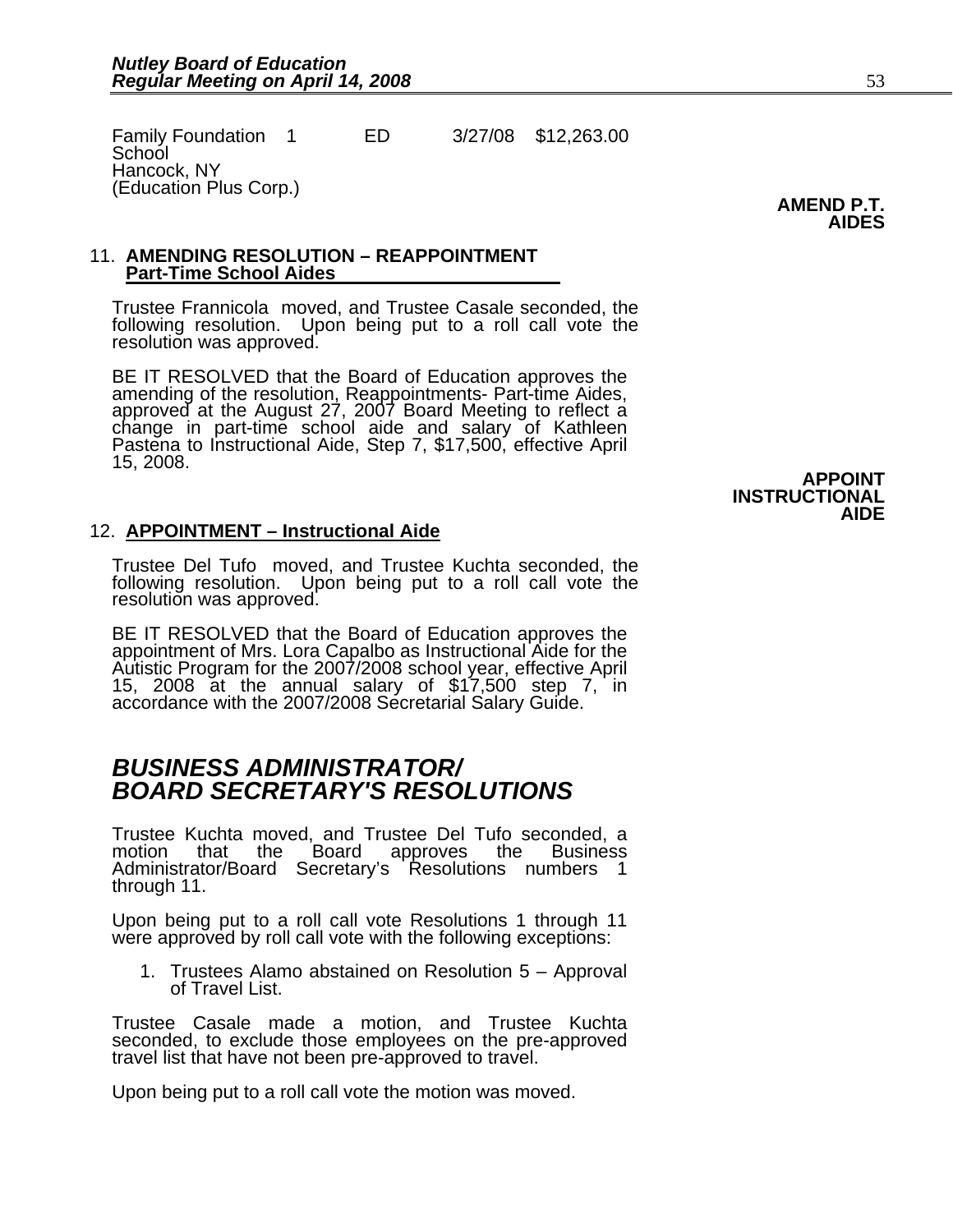#### **1. CERTIFICATION OF MAJOR ACCOUNT FUND STATUS**

BE IT RESOLVED that pursuant to NJAC 6A:23-2.11(c) 4, the Nutley Board of Education certifies that as of March 31, 2008, after review of the Secretary's monthly financial report (Appropriations section) and upon consultation with the<br>appropriate district officials, to the best of its knowledge no<br>major account or fund has been over-expended in violation of<br>NJAC 6A:23-2.11(b) and that sufficient fu meet the district's financial obligations for the remainder of the fiscal year. (Major funds are General Fund, Capital Projects and Debt Service.)

2. BILLS AND MANDATORY PAYMENTS<br>
BE IT RESOLVED that the Board of Education approves the **PAYMENTS** payment of bills and mandatory payments dated April 15, 2008 in the total amount of \$4,713,829.69 (Appendix C).

## 3. **REQUESTS FOR USE OF SCHOOL BUILDINGS AND USE OF BUILDINGS D**

BE IT RESOLVED that the Board of Education approves the requests for the use of school buildings and grounds (Appendix D), that conform to the rules and regulations set by the Board of Education.

4. **TRANSFER SCHEDULE**<br>BE IT RESOLVED that the Board of Education approves, in **SCHEDULE** BE IT RESOLVED that the Board of Education approves, in compliance with N.J.A.C. 9:20-2, the transfers in the 2007-08 budget dated March 31, 2008 in the amount of \$244,302.50 as appended (Appendix E).

#### 5. **APPROVAL OF TRAVEL LIST**

BE IT RESOLVED that the Board of Education approves the travel list and all expenses per (Appendix F).

#### 6. **APPROVAL OF FINAL PAYMENT – BARRETT ROOFS, INC.**

BE IT RESOLVED that the Board of Education approves final payment in the amount of \$37,995.00 to Barrett Roofs, Inc. for the roof replacement at Nutley High School as per the recommendation of the Board's architect and construction manager.

**FUND STATUS** 

**CERTIFICATE**<br>MAJOR ACCOUNT

**BILLS &** 

## **GROUNDS AND GROUNDS**

 **APPROVE TRAVEL LIST F**

**APPROVE FINAL PAYMENT BARRETT**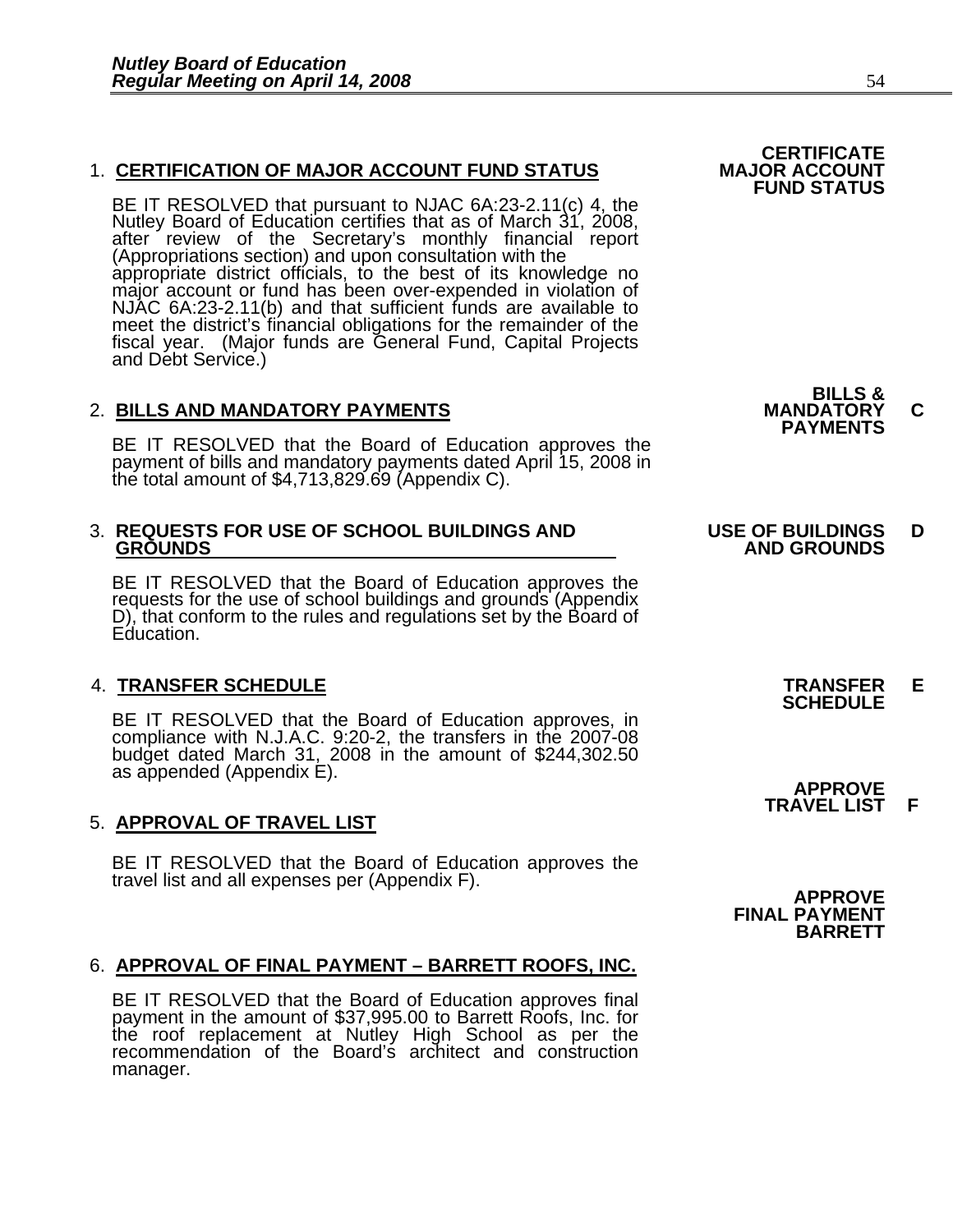### 7. **APPROVAL OF CHANGE ORDER**

BE IT RESOLVED that the Board of Education approves Change Orders, on file in the Business Office, for the Salazar & Associates, Inc. for Toilet Room Renovations for the Nutley School District as per the recommendation of the Board's architect and construction manager, The Change Orders will reflect an increase or (decrease) in the amounts as follows:

|                 | Date    |   | Amount        |
|-----------------|---------|---|---------------|
| Change Order #4 | 3/18/08 |   | \$ (2,400.00) |
| Change Order #5 | 2/28/08 | S | 1,107.00      |
| Change Order #6 | 3/31/08 |   | $-()$ -       |



### 8. **APPROVAL OF CONTINGENCY PAYMENT TO CONTRACTORS**

BE IT RESOLVED that the Board of Education approves payment to the following contractors contingent upon voter approval of the 2008-09 school budget:

| <b>Chanree Construction Co.</b>                  | \$138,877.49 |
|--------------------------------------------------|--------------|
| <b>Tru-Val Electric Corporation</b>              | \$81,280.71  |
| <b>Bill Leary Air Conditioning &amp; Heating</b> | \$173,713.46 |
| <b>Sparta Steel Corporation</b>                  | \$110,535.39 |



#### 9. **ADOPTION OF POLICY (Second Reading)**

BE IT RESOLVED that the Board of Education adopts the following policies (second reading) on file in the Business Office (Appendix G):

| Policy #2110 | <b>Philosophy of Education/District Mission</b> |
|--------------|-------------------------------------------------|
|              | Statement                                       |

Policy #5512.01 Harassment, Intimidation and Bullying

**APPROVE CHANGE ORDER**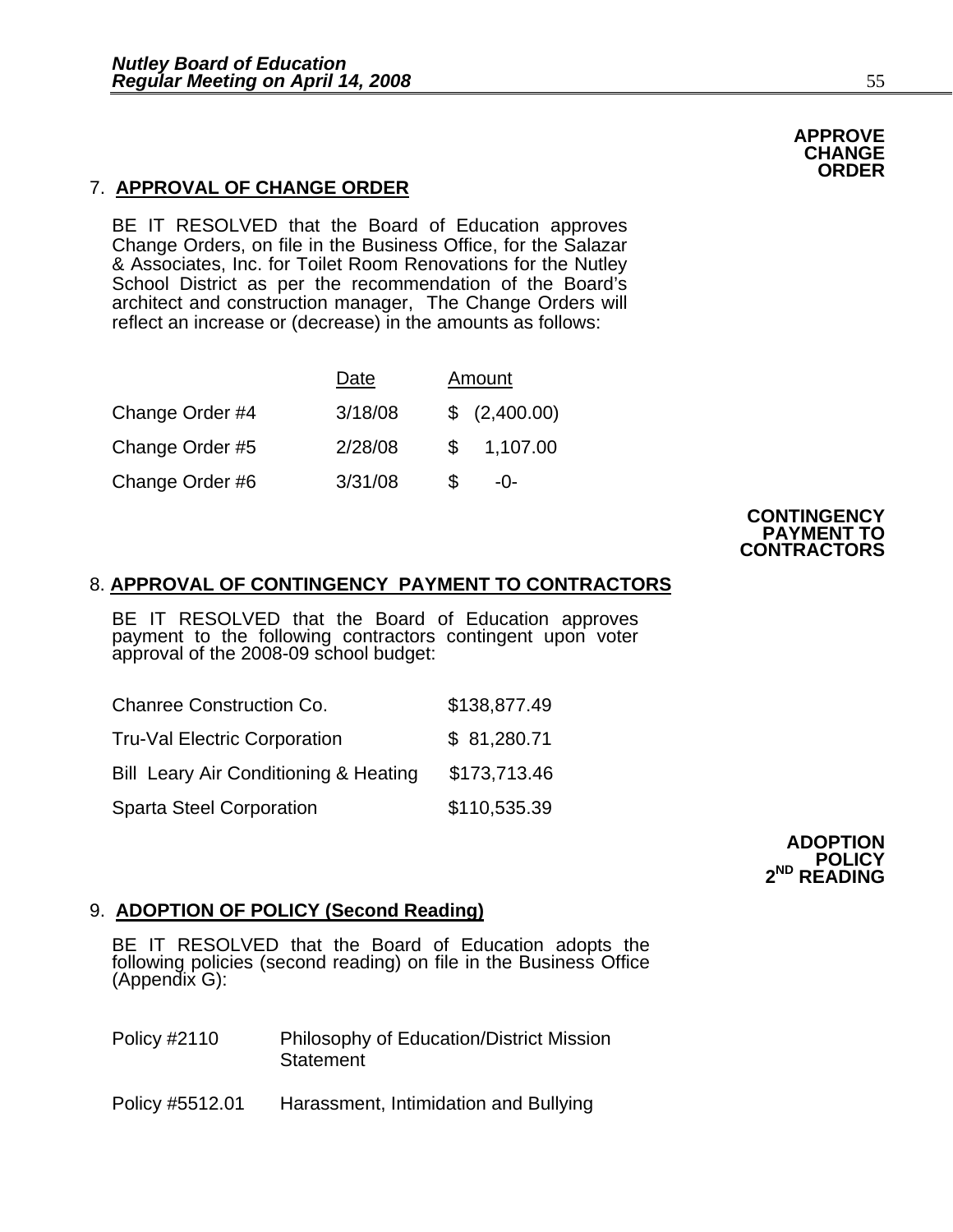Policy #6422 Budget Transfers

Policy #8461 Reporting Violence, Vandalism, Alcohol And other Drug Abuse

# 10. **APPROVAL OF AFFILIATION AGREEMENT WITH CLARA MAASS MEDICAL CENTER FOR COOPERATIVE EDUCATION PROGRAM**

WHEREAS the Nutley Board of Education desires to continue the Cooperative Education Program between Nutley High School and Clara Maass Medical Center, an affiliate of the Saint Barnabas Health Care System;

NOW THEREFORE BE IT RESOLVED that the Board President and Secretary shall be and hereby are authorized to execute the Affiliate Agreement between Clara Maass Medical Center and Nutley High School for the Cooperative Education Program from April 11, 2008 through April 11, 2010.

#### 11. **AUTISM GRANT BUDGET MODIFICATION**

BE IT RESOLVED that the Nutley Board of Education approve the below budget modifications for the Funding Year 2007 Governor's Initiative on Autism Grant, agreement # 07000262.

| 100-100 | <b>Object Code Original Amount</b><br>\$554,000 | <b>Revised Amount</b><br>\$404,847 | <b>Change</b><br>(\$149, 153) |
|---------|-------------------------------------------------|------------------------------------|-------------------------------|
| 200-100 | \$0                                             | \$177,529                          | \$177,529                     |
| 200-200 | \$25,888                                        | \$12,454                           | (\$13,434)                    |
| 200-300 | \$40,050                                        | \$29,160                           | (\$10,890)                    |
| 200-500 | \$2,000                                         | \$0                                | (\$2,000)                     |
| 200-580 | \$1,000                                         | \$0                                | (\$1,000)                     |
| 200-600 | \$3,470                                         | \$2,418                            | (\$1,052)                     |

### 12. **ACCEPTANCE OF DONATION**

Trustee Viola moved, and Trustee Kuchta seconded, the following resolution. Upon being put to a roll call vote the resolution was approved.

**MEMORANDUM OF AGREEMENT CLARA MAASS** 

## **AUTISM GRAND MODIFICATION**

**ACCEPTANCE OF DONATION**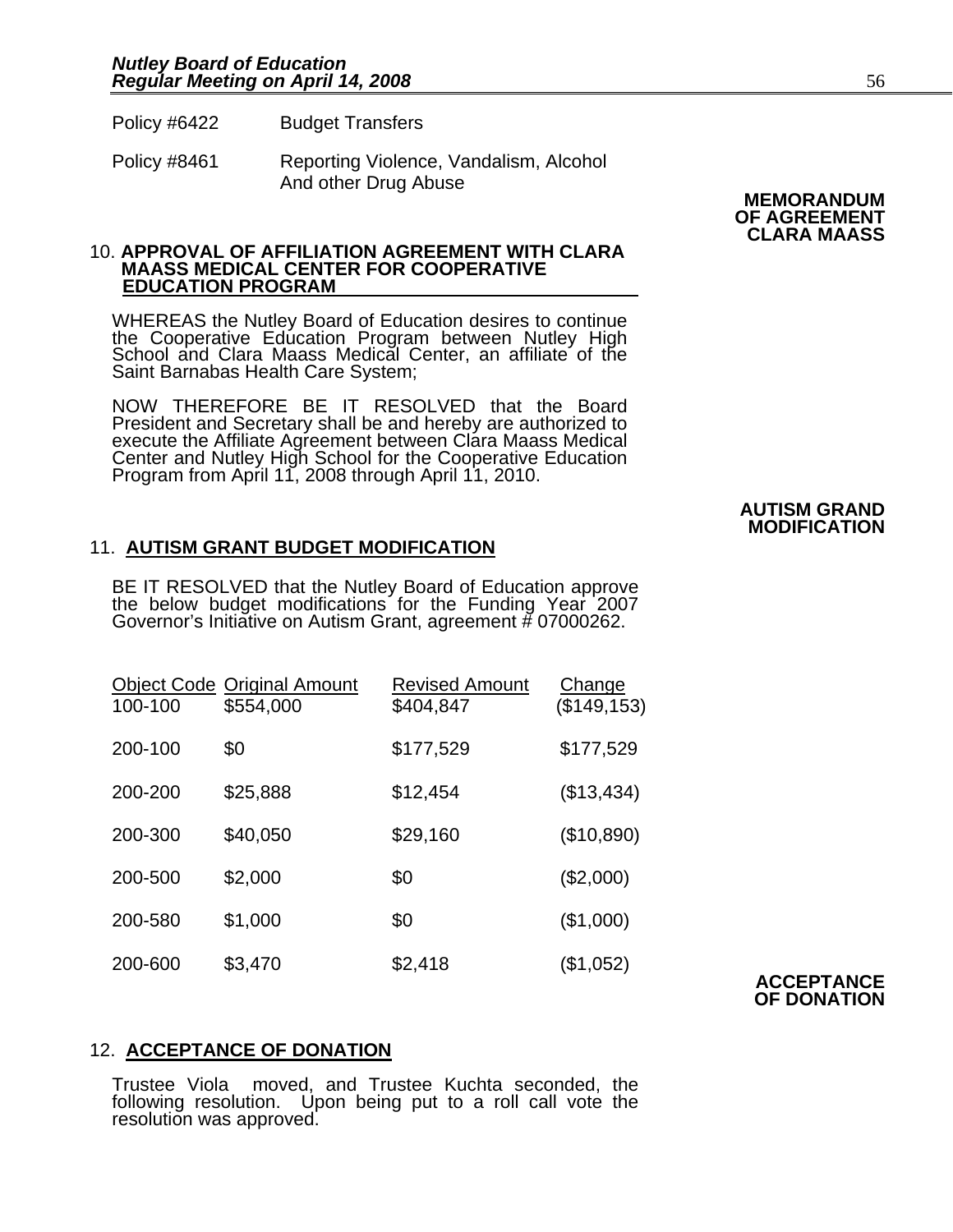BE IT RESOLVED that the Board of Education approves the acceptance of a donation of \$100.00 from the Election Fund of Ted Connolly to be used exclusively for the Library at Yantacaw School.

Trustee Moscaritola moved, and Trustee Casale seconded, to rescind the previous resolution relating to the accepting of bids on April 24, 2008 for the Spring Garden Project adopted at the April 7, 2008 meeting.

Upon being put to a roll call vote the resolution was approved.

#### 13. **SPRING GARDEN ELEMENTARY SCHOOL PROJECT**

Trustee Moscaritola moved, and Trustee Casale seconded, the following resolution. Upon being put to a roll call vote the resolution was approved.

BE IT RESOLVED that with regard to the Spring Garden Elementary School Project, the Board of Education authorizes the President of the Board of Education, or his designee, to execute the attached authorization to DCM Architecture & Engineering, LLC dated April 14, 2008 for them to proceed in accordance with the terms there of, and

BE IT FURTHER RESOLVED that the Board of Education shall solicit and consider community input with regard to the plans for the construction of a new gymnasium at the Spring Garden Elementary School before adoption of same.

#### **HEARING OF CITIZENS CITIZENS**

Resident Cindy Williams spoke about the lights around Spring Garden School not working.

Resident Concetta Chelli asked if any capital improvements went in front of the full Board.

Resident Robert Rusignuolo inquired about the lead paint abatement and other concerns regarding the Middle School Project. He expressed concern as to whether the school would get a Certificate of Occupancy.

Resident Neil Henning asked several questions regarding the Middle School Project. He inquired on the architect also being the construction manager.

None

**RESCIND S.G. RESOLUTION** 

#### **S.G. ELEMENTARY SCHOOL PROJECT**

## **HEARING OF**

**OLD BUSINESS OLD BUSINESS**